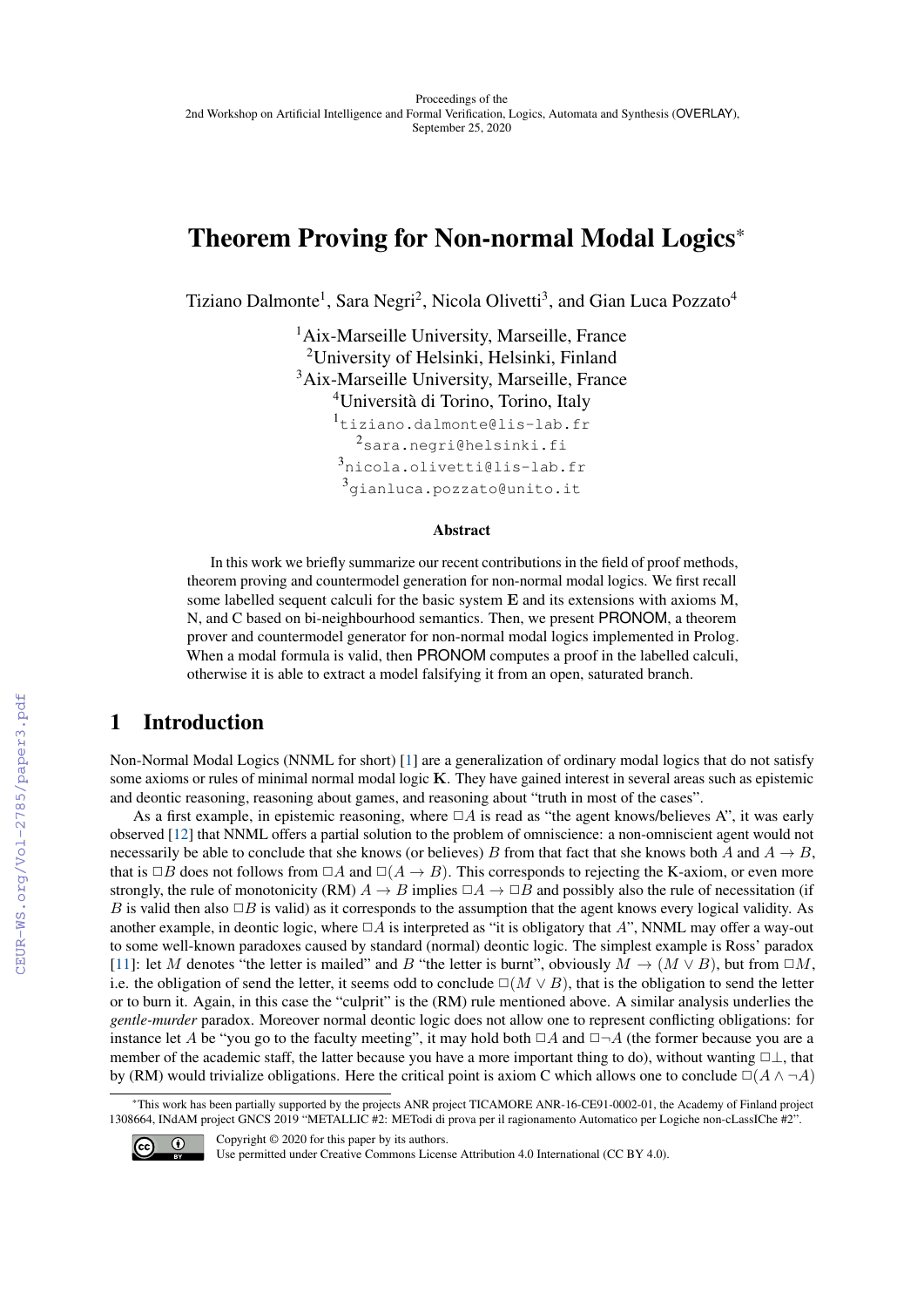from  $\Box A$  and  $\Box \neg A$ . Moreover, also  $\Box \top$  (whence the necessitation rule) has been rejected by some authors, on the base that a logical truth cannot be the object of an obligation.

Non-normal modal logics enjoy a simple semantic characterization in terms of Neighbourhood models: these are possible world models where each world is equipped with a set of neighbourhoods, each one being itself a set of worlds; the basic stipulation is that a modal formula  $\Box A$  is true at a world  $w$  if the set of worlds which make  $A$  true belongs to the neighbourhoods of *w*. A family of logics is obtained by imposing further closure conditions on the set of neighbourhoods. Here we consider a variant of such a semantics, namely a *bi-neighbourhood* semantics: in a bi-neighbourhood model each world has associated a set of *pairs* of neighbourhoods, the idea being that the two components of a pair provide independently a positive and negative support for a modal formula. The two semantics are equivalent [\[4\]](#page-5-0), however in the bi-neighbourhood semantics it is easier to generate countermodels.

As far as we know, very few proof methods have been provided for NNML, and existing automated reasoners are not able to provide a countermodel in presence of a failed proof. In this work we try to summarize some recent results in trying to fill this gap, namely we present some labelled sequent calculi introduced in [\[4\]](#page-5-0) for the basic system E and standard extensions with axioms C, N and M, as well as PRONOM, a Prolog implementation of such calculi introduced in [\[3\]](#page-5-1), which is able to either provide a closed tree when the submitted formula is valid or build a countermodel in both the bi-neighbourhood and the standard neighbourhood semantics otherwise. As far as we know, PRONOM is the first theorem prover that provides both proof search and countermodel generation for the *whole* cube of non-normal modal logics. Although there are no benchmarks, its performance seems promising: as an example, we have tested PRONOM over 8000 formulas randomly generated, obtaining that it answers in less than one second in the 86% of the tests. The program PRONOM, as well as all the Prolog source files, including those used for the performance evaluation, are available for free usage and download at <http://193.51.60.97:8000/pronom/>.

### 2 Non-normal Modal Logics

In this section, we present the classical cube of Non-Normal Modal Logics, both axiomatically and semantically. The latter is defined in terms of bi-neighbourhood models [\[4\]](#page-5-0) and it is equivalent to the standard neighbourhood semantics.

**Definition 1.** Let Atm *be a countable set of propositional variables and let*  $p \in$  Atm. The language  $\mathcal L$  contains *formulas given by the following grammar:*

$$
A ::= p | \perp | \top | A \lor A | A \land A | A \to A | \Box A
$$

The Non-normal modal logics considered in this work are shown in Figure [1.](#page-1-0) The minimal logic **E** in the language  $\mathcal L$  is defined by adding to classical propositional logic the rule of inference

$$
\mathsf{RE} \xrightarrow{\begin{array}{c} A \to B \quad \quad B \to A \\ \Box A \to \Box B \end{array}},
$$

and can be extended further by choosing any combination of axioms M, C, and N (on the left in Figure [1\)](#page-1-0), thus producing eight distinct logics: we obtain the *classical cube*, on the right in Figure [1.](#page-1-0)

<span id="page-1-0"></span>

|     | $M \rightarrow \Box(A \wedge B) \rightarrow \Box A$                | EMCN (K)<br><b>EMC</b><br><b>EMN</b> |
|-----|--------------------------------------------------------------------|--------------------------------------|
|     | $C \rightarrow \Box A \wedge \Box B \rightarrow \Box (A \wedge B)$ | EМ<br>ECN                            |
| N Þ |                                                                    | EN<br>EС                             |

Figure 1: Axioms characterizing extensions of NNML (left) and the classical cube of NNML (right).

We consider a variant of the standard neighbourhood semantics for NNML, called bi-neighbourhood semantics [\[4\]](#page-5-0).

**Definition 2.** A bi-neighbourhood model *is a tuple*  $\mathcal{M} = \langle \mathcal{W}, \mathcal{N}_b, \mathcal{V} \rangle$ *, where: (i)* W *is a non-empty set of worlds (states); (ii)*  $V :$  Atm  $\mapsto \mathcal{P}(W)$  *is a valuation function, assigning to each propositional variable the set of worlds where such a variable is true; (iii)*  $N_b$  *is a bi-neighbourhood function*  $W \to \mathcal{P}(\mathcal{P}(W) \times \mathcal{P}(W))$ *, where*  $\mathcal P$  *denotes*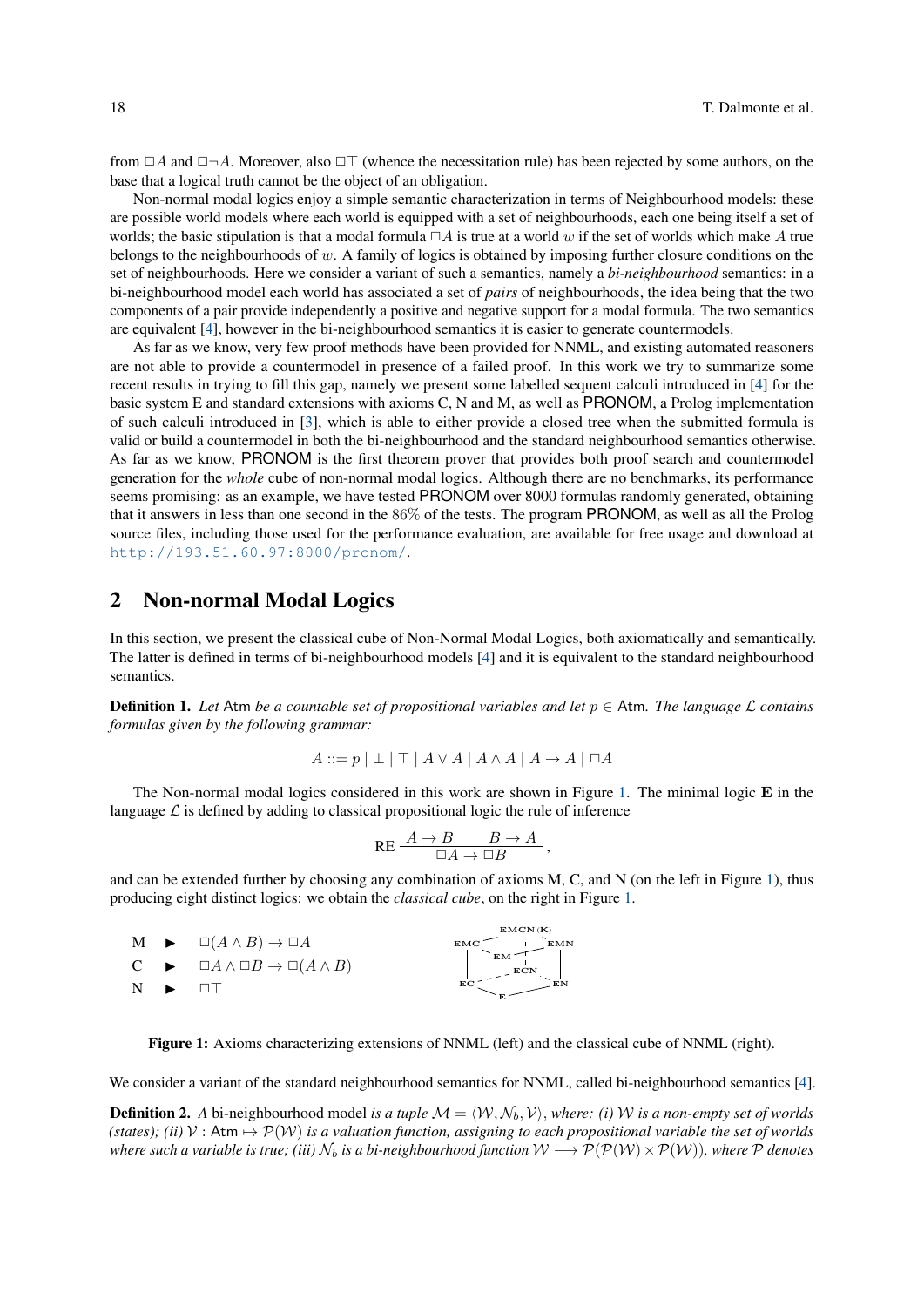*the power set. We say also that:*  $\cdot$  *M is an* M-model *if*  $(\alpha, \beta) \in \mathcal{N}_b(w)$  *implies*  $\beta = \emptyset$ *;*  $\cdot$  *M is an* N-model *if for* all  $w \in W$  there is  $\alpha \subseteq W$  such that  $(\alpha, \emptyset) \in \mathcal{N}_b(w)$ ;  $\cdot \mathcal{M}$  is a C-model if  $(\alpha_1, \beta_1), (\alpha_2, \beta_2) \in \mathcal{N}_b(w)$  implies  $(\alpha_1 \cap \alpha_2, \beta_1 \cup \beta_2) \in \mathcal{N}_b(w)$ . The forcing relation is defined as usual (we define  $[A] = \{w \in \mathcal{W} \mid w \Vdash A\}$ ), whereas *we have*  $w \Vdash \Box A$  *if and only if there is*  $(\alpha, \beta) \in \mathcal{N}_b(w)$  *s.t.*  $\alpha \subseteq [A]$  *and*  $\beta \subseteq [\neg A]$ *.* 

In [\[4\]](#page-5-0) it is shown that the bi-neighbourhood semantics characterises the whole cube of NNML, in the sense that:

Theorem 1. *A formula A is a theorem of* **E** *iff it is valid in all bi-neighbourhood models. The correspondence carries over to the extensions: A is a theorem of* **E**+(M/C/N) *iff it is valid respectively in all bi-neighbourhood M/N/C-models (including any combination of axioms/corresponding model conditions).*

It is instructive to recall also the standard neighbourhood semantics and see how the two semantics are related [\[4\]](#page-5-0). A standard *neighbourhood model* has the form  $M = \langle W, N_s, V \rangle$ , where W, V are as before, and  $N_s$  has type  $W \longrightarrow \mathcal{P}(\mathcal{P}(W))$ . The forcing relation for boxed formulas is:  $w \Vdash \Box A$  iff  $[A] \in \mathcal{N}_s(w)$ . In addition we may consider the following conditions: a model M is *supplemented* if  $\alpha \in \mathcal{N}_s(w)$  and  $\alpha \subseteq \beta$  implies  $\beta \in \mathcal{N}_s(w)$ , it *contains the unit* if  $W \in \mathcal{N}_s(w)$  for all  $w \in \mathcal{W}$ , and it is *closed under intersection* if  $\alpha, \beta \in \mathcal{N}_s(w)$  implies  $\alpha \cap \beta \in \mathcal{N}_s(w)$ . It is easy to see that every standard model gives rise to a bi-neighbourhood model, by taking for each neighbourhood  $\alpha \in \mathcal{N}_s(x)$ , the pair  $(\alpha, \mathcal{W} \setminus \alpha)$ . Moreover if the model is supplemented, contains the unit, or is closed under intersection the corresponding bi-neighbourhood model is an M/N/C model respectively. On the other hand every bi-neighbourhood model can be transformed into a standard model [\[4\]](#page-5-0): given a bi-neighbourhood model  $M = \langle W, \mathcal{N}_b, V \rangle$  we can define the standard neighbourhood model  $\mathcal{M}' = \langle W, \mathcal{N}_s, V \rangle$  by taking for all  $w \in \mathcal{W}, \mathcal{N}_s(w) = \{ \gamma \subseteq \mathcal{W} \mid \text{ there is } (\alpha, \beta) \in \mathcal{N}_b(w) \text{ s.t. } \alpha \subseteq \gamma \text{ and } \gamma \subseteq \mathcal{W} \setminus \beta \}.$  It can be proved that the two models are equivalent and that the transformation preserves additional properties (supplementation etc.) whenever the bi-neighbourhood model is an M/N/C model.

#### 3 The Labelled Sequent Calculi for Non-normal Modal Logics

In this section we describe the labelled calculi for NNML based on the bi-neighbourhood semantics introduced in [\[4\]](#page-5-0). The language  $\mathcal{L}_{LS}$  of labelled calculi extends  $\mathcal L$  with a set  $WL = \{x, y, z, ...\}$  of *world labels*, and a set  $NL = \{t, s, ...\}$  of *neighbourhood labels*. We define *positive neighbourhood terms*, denoted by  $t_1 t_2 \cdots t_n$ , as finite multisets<sup>[1](#page--1-3)</sup> of neighbourhood labels, with the unary multiset  $[a]$  representing an atomic term. Moreover, if t is a positive term, then  $\bar{t}$  is a negative term. Negative terms  $\bar{t}$  cannot be proper subterms, in particular they cannot be negated. The term  $\tau$  and its negative counterpart  $\bar{\tau}$  are neighbourhood constants.

Intuitively, positive (resp. negative) terms represent the intersection (resp. the union) of their constituents, whereas  $t$  and  $\bar{t}$  are the two members of a pair of neighbourhoods in bi-neighbourhood models.

The formulas of  $\mathcal{L}_{LS}$  are of the following kinds:

$$
\phi ::= x : A \mid t \Vdash^{\forall} A \mid t \Vdash^{\exists} A \mid x \in t \mid t \in \mathcal{N}(x).
$$

Sequents are pairs  $\Gamma \Rightarrow \Delta$  of multisets of formulas of  $\mathcal{L}_{LS}$ .

The fully modular calculi LSE<sup>∗</sup> are defined by the rules in Figure [2.](#page-3-0)

In analogy with the calculi for normal modal logics based on the relational semantics [\[9,](#page-5-2) [13\]](#page-5-3), the calculi have separate left and right rules for logical constants. As an example, a derivation for the formula  $B \to (\Box(A \to A))$ , valid in the logic **EN** and computed by PRONOM, is shown in Figure [3.](#page-4-0)

In [\[4\]](#page-5-0) it is shown that the calculi LSE<sup>∗</sup> satisfy relevant structural properties (invertibility of the rules, admissibility of *cut*) and they allow to describe a decision procedure for the respective logics. This is obtained by controlling the backward application of the rules copying their principal formula into the premise(s), e.g. the rule  $R\Box$ . In order to obtain a terminating proof search, it is just needed to avoid multiple applications of this kind of rules in the same branch, by using the same formulas: as an example, in a given branch, it is useless to apply - backward -  $R\Box$  more than once on a formula  $x : \Box A$ , by considering the same  $t \in \mathcal{N}(x)$ .

 $<sup>1</sup>$ As a difference with  $[4]$  here terms are multisets rather than sets. This is uninfluential for the properties of the calculi.</sup>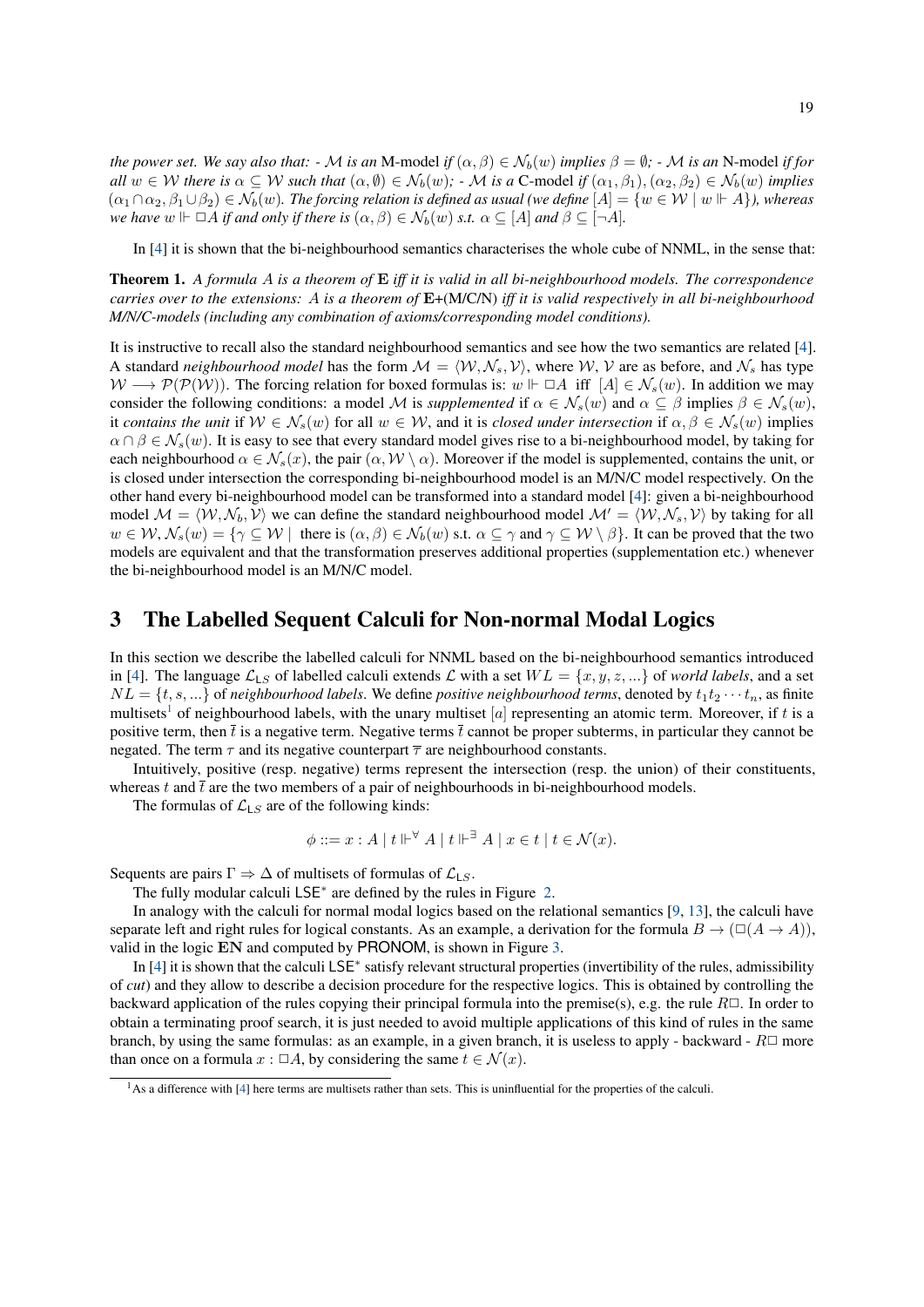<span id="page-3-0"></span>axiom *x* : *p,* Γ ⇒ ∆*, x* : *p* axiom<sup>⊥</sup> *x* : ⊥*,* Γ ⇒ ∆ axiom<sup>&</sup>gt; Γ ⇒ ∆*, x* : > Γ ⇒ ∆*, x* : *A L*¬ Γ*, x* : ¬*A* ⇒ ∆ Γ*, x* : *A* ⇒ ∆ *R*¬ Γ ⇒ ∆*, x* : ¬*A* Γ*, x* : *A, x* : *B* ⇒ ∆ *L*∧ Γ*, x* : *A* ∧ *B* ⇒ ∆ Γ ⇒ ∆*, x* : *A* Γ ⇒ ∆*, x* : *B R*∧ Γ ⇒ ∆*, x* : *A* ∧ *B* Γ*, x* : *A* ⇒ ∆ Γ*, x* : *B* ⇒ ∆ *L*∨ Γ*, x* : *A* ∨ *B* ⇒ ∆ Γ ⇒ ∆*, x* : *A, x* : *B R*∨ Γ ⇒ ∆*, x* : *A* ∨ *B* Γ ⇒ ∆*, x* : *A* Γ*, x* : *B* ⇒ ∆ *<sup>L</sup>* <sup>→</sup> <sup>Γ</sup>*, x* : *<sup>A</sup>* <sup>→</sup> *<sup>B</sup>* <sup>⇒</sup> <sup>∆</sup> Γ*, x* : *A* ⇒ ∆*, x* : *B <sup>R</sup>* <sup>→</sup> <sup>Γ</sup> <sup>⇒</sup> <sup>∆</sup>*, x* : *<sup>A</sup>* <sup>→</sup> *<sup>B</sup> x* ∈ *t, x* : *A, t* <sup>∀</sup> *A,* Γ ⇒ ∆ *L* ∀ *x* ∈ *t, t* <sup>∀</sup> *A,* Γ ⇒ ∆ *x* ∈ *t,* Γ ⇒ ∆*, x* : *A R* ∀ Γ ⇒ ∆*, t* <sup>∀</sup> *A x* ∈ *t, x* : *A,* Γ ⇒ ∆ *L* ∃ *t* <sup>∃</sup> *A,* Γ ⇒ ∆ *x* ∈ *t,* Γ ⇒ ∆*, x* : *A, t* <sup>∃</sup> *A R* ∃ *x* ∈ *t,* Γ ⇒ ∆*, t* <sup>∃</sup> *A t* ∈ N (*x*)*, t* <sup>∀</sup> *A,* Γ ⇒ ∆*,t* <sup>∃</sup> *A L*✷ *x* : ✷*A,* Γ ⇒ ∆ *t* ∈ N (*x*)*,* Γ ⇒ ∆*, x* : ✷*A, t* <sup>∀</sup> *A t* ∈ N (*x*)*,t* <sup>∃</sup> *A,* Γ ⇒ ∆*, x* : ✷*A R*✷ *t* ∈ N (*x*)*,* Γ ⇒ ∆*, x* : ✷*A M t* ∈ N (*x*)*, y* ∈ *t,* Γ ⇒ ∆ *τ* ∈ N (*x*)*,* Γ ⇒ ∆ *Nτ* <sup>Γ</sup> <sup>⇒</sup> <sup>∆</sup> *Nτ x* ∈ *τ,* Γ ⇒ ∆ *t*1*t*<sup>2</sup> · · ·*t<sup>n</sup>* ∈ N (*x*)*, t*<sup>1</sup> ∈ N (*x*)*, t*<sup>2</sup> ∈ N (*x*)*, . . . , t<sup>n</sup>* ∈ N (*x*)*,* Γ ⇒ ∆ *C t*<sup>1</sup> ∈ N (*x*)*, ..., t<sup>n</sup>* ∈ N (*x*)*,* Γ ⇒ ∆ *x* ∈ *t*1*, . . . , x* ∈ *tn,* Γ ⇒ ∆ *dec x* ∈ *t*1*t*<sup>2</sup> · · ·*tn,* Γ ⇒ ∆ *x* ∈ *t*1*,* Γ ⇒ ∆ *x* ∈ *t*2*,* Γ ⇒ ∆ . . . *x* ∈ *tn,* Γ ⇒ ∆ *dec x* ∈ *t*1*t*<sup>2</sup> · · ·*tn,* Γ ⇒ ∆

Application conditions: x is fresh in  $R \Vdash^{\forall}$  and  $L \Vdash^{\exists}$ , a is fresh in  $L\square$ , and x occurs in the conclusion of  $N\tau$ .

Figure 2: The rules of LSE<sup>\*</sup>.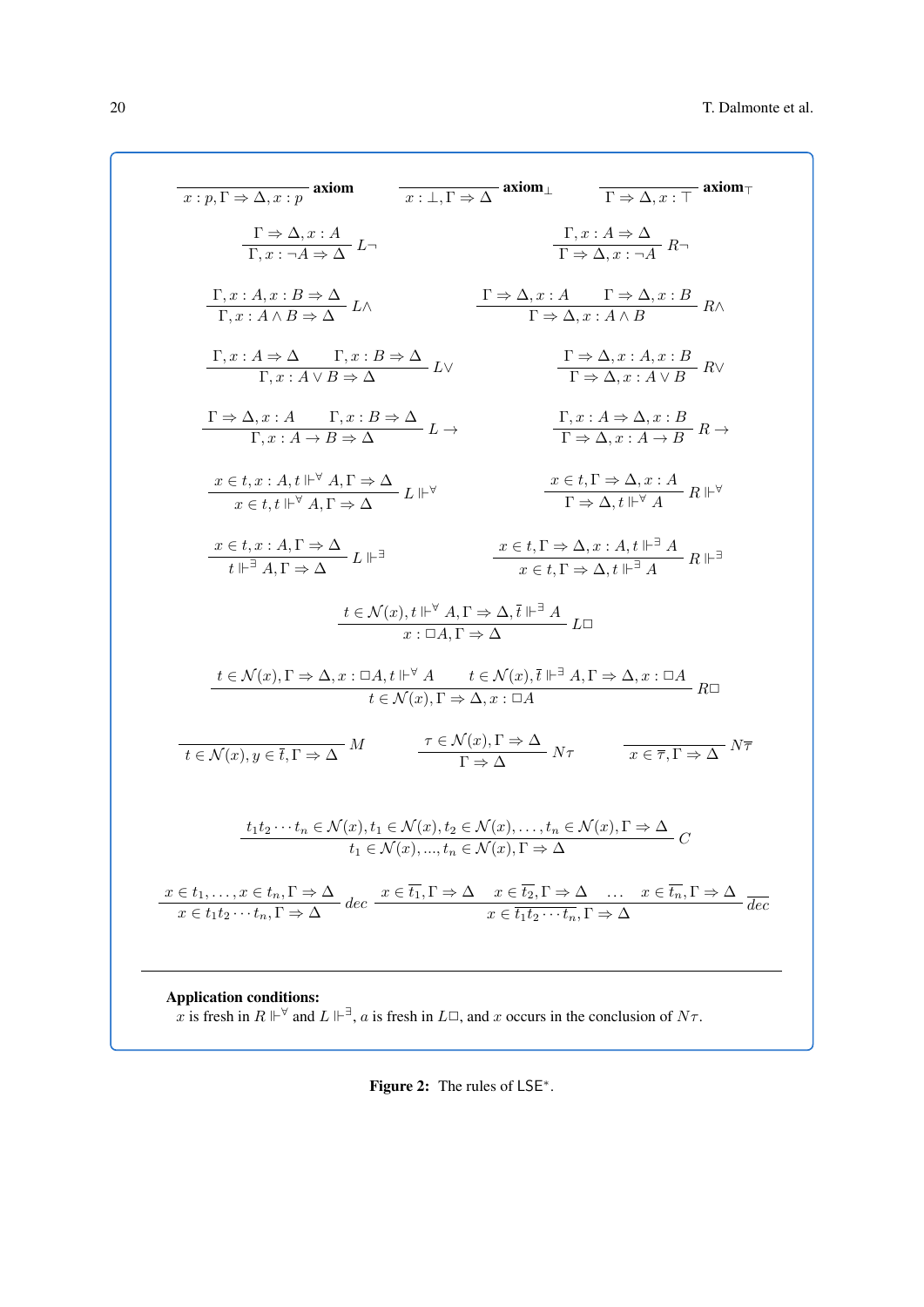<span id="page-4-0"></span>

Figure 3: A derivation of  $B \to (\Box(A \to A))$  computed by PRONOM in the logic EN.

# 4 **PRONOM**: a Theorem Prover for Non-normal Modal Logics

In this section we briefly sketch the main features of PRONOM, a Prolog implementation of the labelled calculi LSE<sup>∗</sup>. The program comprises a set of clauses, each one of them implementing a sequent rule or an axiom of LSE and its extensions. The proof search is provided for free by the mere depth-first search mechanism of Prolog, without any additional ad hoc mechanism.

The Prolog implementation closely corresponds to the calculi: each rule is encoded by a Prolog clause of a predicate called terminating\_proof\_search. This correspondence ensures in principle both the soundness and completeness of the theorem prover. Termination of proof search is obtained by controlling the non-redundant application of the relevant rules. PRONOM provides both proof search and countermodel generation: it searches for a derivation of an input formula, but in case of failure, it generates a countermodel (in the bi-neighbourhood semantics as well in the standard neighbourhood semantics of [\[4\]](#page-5-0)) of the formula. More in detail, the predicate terminating\_proof\_search tries to generate a derivation of the given input formula. First of all, if  $\Gamma \Rightarrow \Delta$ is an instance of an axiom, the goal will succeed immediately by using the following clause:

```
terminating_proof_search(Neigh,Gamma,Delta,...) :-
member([X,A],Gamma),member([X,A],Delta), !.
```
If  $\Gamma \Rightarrow \Delta$  is not an instance of the axioms, then the first applicable rule will be chosen, e.g. if Neigh contains an element [X, List], such that List contains T, representing that  $t \in \mathcal{N}(x)$ , and Delta contains a formula [X, box A], representing that  $x : \Box A$  belongs to the right hand side of the sequent, then the clause implementing the  $R\Box$  rule will be chosen, and PRONOM will be recursively invoked on the premises of such a rule. PRONOM proceeds in a similar way for the other rules. The ordering of the clauses is such that the application of the branching rules is postponed as much as possible. As an example, the clause implementing  $R\Box$  is as follows:

```
terminating proof search(Neigh,Gamma,Delta,...,RBox):-
 member([X,box A],Delta),member([X,NOfX],Neigh),
 member(T,NOfX),\+member([X,A,T],RBox),!,
 terminating_proof_search(Neigh,Gamma,[[forall,T,0,A]|Delta],...
                                                         \ldots, [ [X, A, T] | RBox ] ),
 terminating_proof_search(Neigh, [[exists, T, 1, A]|Gamma], Delta, ...
                                                         \ldots, [ [X, A, T] | RBox].
```
In case the predicate terminating\_proof\_search fails, on demand by the user, another predicate build\_saturate\_branch is invoked that computes an open saturated branch from which a countermodel is extracted. The predicate build\_saturate\_branch is in some sense "dual" of the proof search one: since the very objective of this predicate is to build an open, saturated branch in the sequent calculus, its clauses are essentially the same as the ones for the predicate terminating\_proof\_search, however rules introducing a branch in a backward proof search are implemented by *pairs* of (disjoint) clauses, each one representing an attempt to build an open saturated branch.